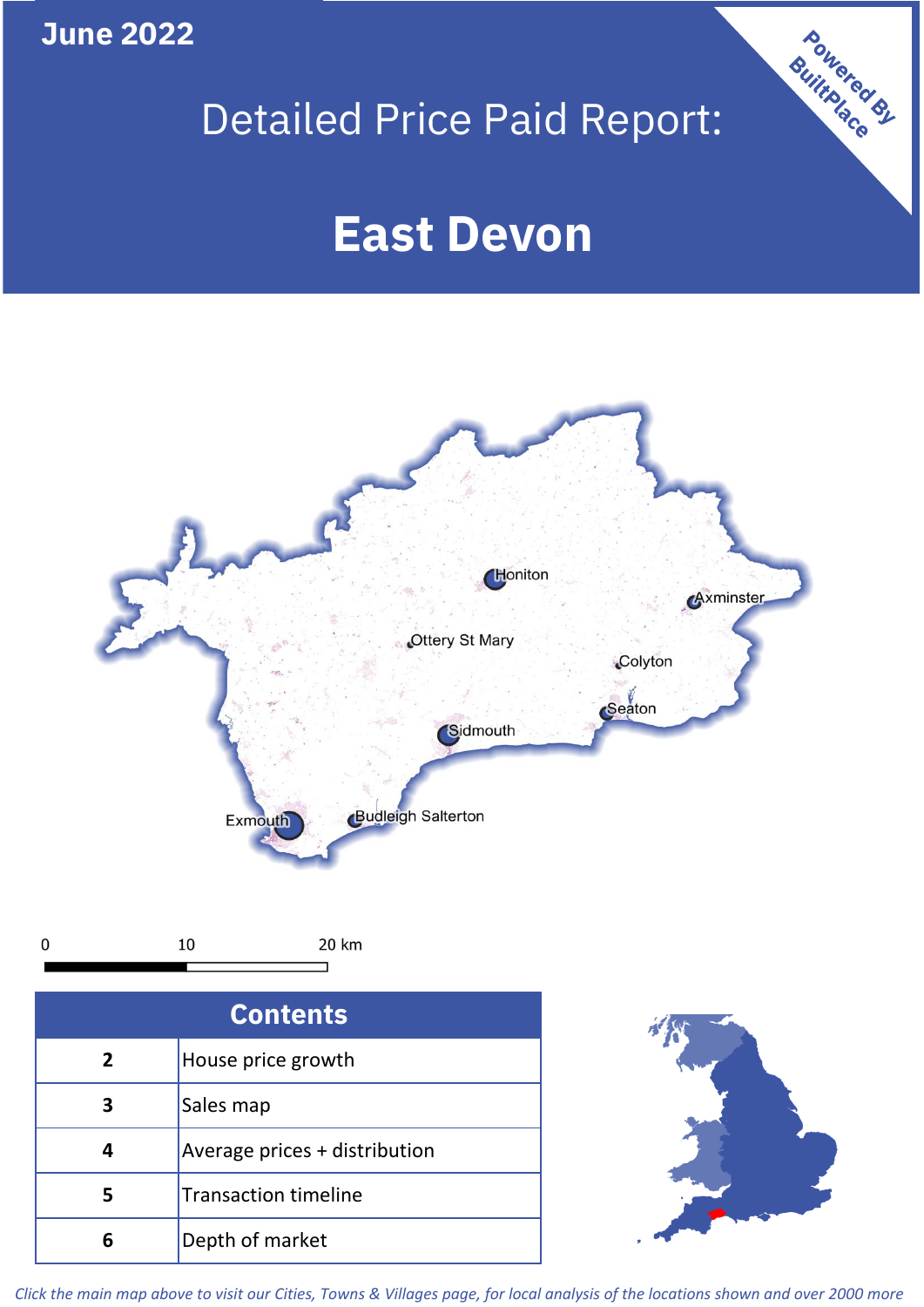#### **Headline Data**

|                     | <b>Current level</b> | 3 month  | <b>Annual</b> | 5 year  | 10 year |
|---------------------|----------------------|----------|---------------|---------|---------|
| <b>House prices</b> | £357,894             | 3.4%     | 12.8%         | 30.8%   | 54.5%   |
| <b>Transactions</b> | 3,141                | $-13.0%$ | 17.1%         | $-3.4%$ | 33.0%   |

# **House Price Growth (April 2022 data)**

#### *Annual Change in House Prices*



House prices in East Devon grew by 12.8% in the 12 months to April 2022 (based on 3-month smoothed data). By comparison national house prices grew by 10.7% and prices in the South West grew by 12.3% over the same period.

East Devon house prices are now 44.5% above their previous peak in 2007, compared to +49.0% for the South West and +52.9% across England.



#### *Year-To-Date Change in House Prices, December to April*

Local prices have grown by 3.2% in 2022 so far, compared to growth of 3.2% over the same period last year.

#### *Source: OS OpenData; UK House Price Index (Contains HM Land Registry data © Crown copyright)*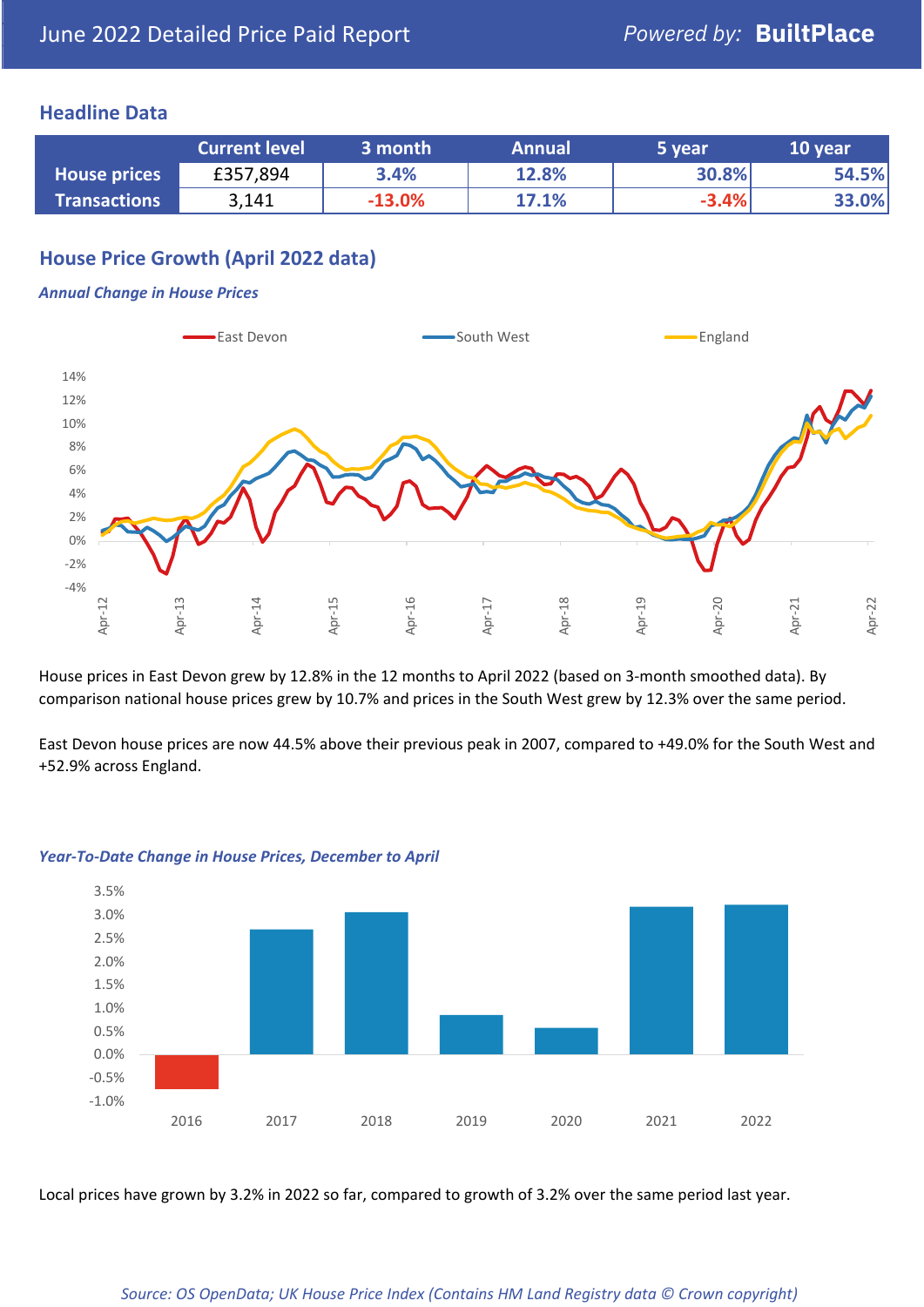# **House Price Map**

#### *12 months to April 2022*



*Each point is one postcode, coloured by the average value relative to all sales in this local authority (price bands are LA-specific quintiles).*

**Map Key**

| Min      | <b>Max</b> |                            |
|----------|------------|----------------------------|
| Up to    | £210,000   | 1st quintile / lowest 20%  |
| £210,000 | £269,000   | 2nd quintile               |
| £269,000 | £338,000   | 3rd quintile               |
| £338,000 | £472,000   | 4th quintile               |
| £472,000 | and over   | 5th quintile / highest 20% |

#### *Source: OS OpenData; UK House Price Index (Contains HM Land Registry data © Crown copyright)*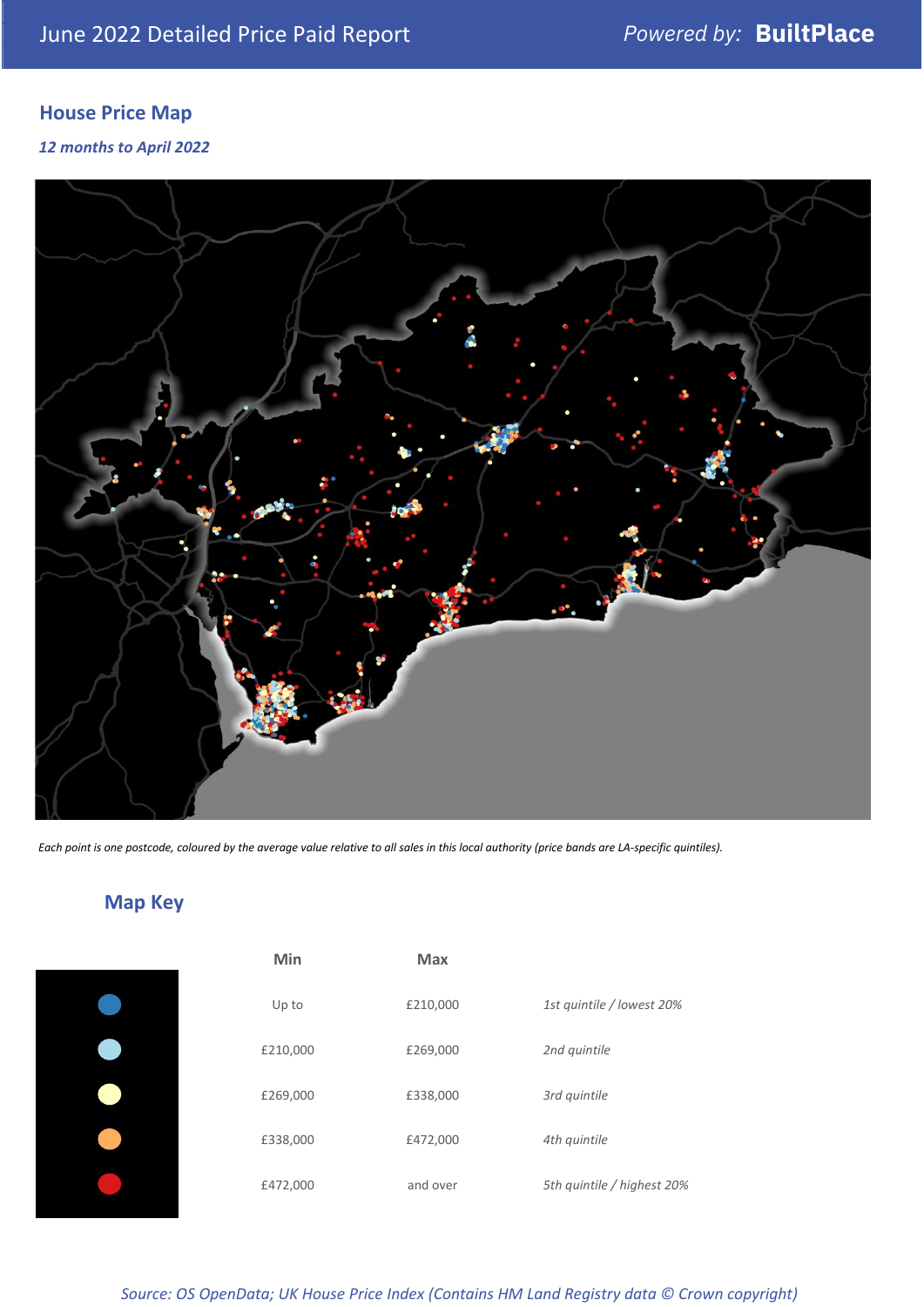# **Average House Price by Property Type**

#### *12 months to April 2022*



|                 | <b>New</b> | <b>Second hand</b> |  |  |
|-----------------|------------|--------------------|--|--|
| <b>Flat</b>     | £276,656   | £231,563           |  |  |
| <b>Terraced</b> | £253,750   | £264,611           |  |  |
| Semi-detached   | £283,976   | £319,081           |  |  |
| <b>Detached</b> | £336,202   | £525,509           |  |  |

## **House Price Distribution by Year**

*All properties, by price band and calendar year (2020 = year to date)*

|                    | 1997 | 2002 | 2007 | 2012 | 2017 | 2019 | 2020 |
|--------------------|------|------|------|------|------|------|------|
| <b>Under £100k</b> | 75%  | 27%  | 3%   | 4%   | 2%   | 1%   | 2%   |
| £100-200k          | 21%  | 49%  | 39%  | 38%  | 25%  | 16%  | 12%  |
| E200-300k          | 3%   | 15%  | 32%  | 31%  | 35%  | 32%  | 31%  |
| £300-400k          | 0%   | 5%   | 14%  | 13%  | 18%  | 21%  | 22%  |
| £400-500k          | 0%   | 2%   | 6%   | 8%   | 10%  | 12%  | 13%  |
| <b>£500k-1m</b>    | 0%   | 1%   | 6%   | 5%   | 10%  | 16%  | 18%  |
| £1-2m              | 0%   | 0%   | 0%   | 0%   | 0%   | 1%   | 1%   |
| <b>Over £2m</b>    | 0%   | 0%   | 0%   | 0%   | 0%   | 0%   | 0%   |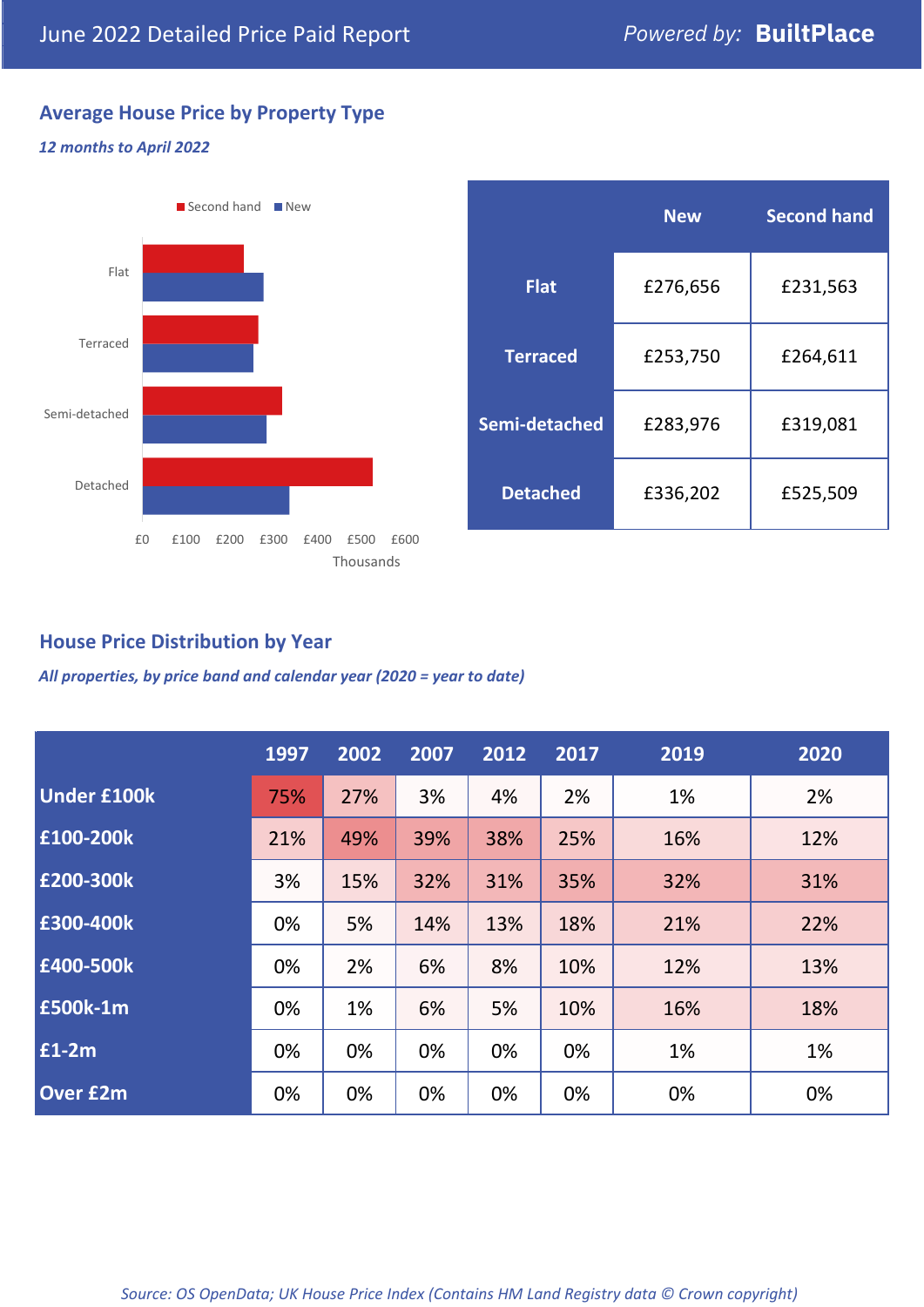# **Transactions (February 2022 data)**

*Annual Transactions, Indexed (2001-05 average = 100)*



There were 3,141 transactions in East Devon during the 12 months to February 2022. This is 88% of the average from 2001-05 and suggests activity is below pre-downturn levels.

Transactions in East Devon have fallen by 5.6% since 2014, compared to changes of -8.3% for South West and -7.7% for England.



#### *Cash and New Build Sales as % of Total, by Year*

*Note: The data on this page EXCLUDES transactions identified as transfers under a power of sale/repossessions, buy-to-lets (where they can be identified by a mortgage), and transfers to non-private individuals - i.e. it comprises only Land Registry 'A' data.*